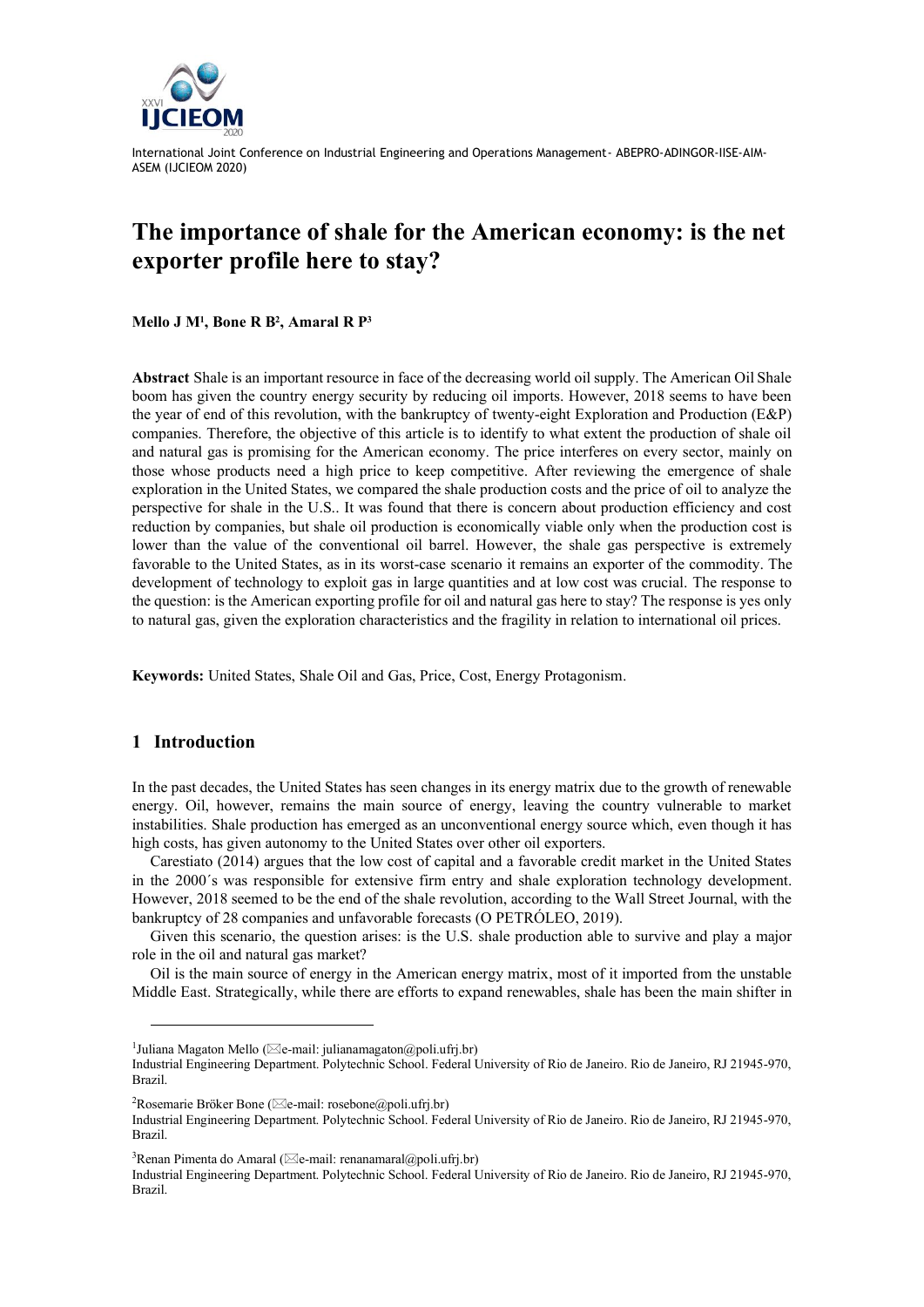

energy output. Shale role in the gas market cannot be understated. Shale allows the production of unconventional oil and gas supplies. Yet as in any industry, cost and relative prices matter, and we show how shale depends on Brent and WTI oil prices, particularly in a geopolitical analysis for 2009 to 2018. At the same time shale may influence prices as well. Given expected price trajectories for gas and oil prices, we show how shale market projections (2018 - 2050) reveal trends and their direct impact on the American economy.

The importance of this study on the American shale is due to its characteristics that can be associated with all mining companies, with high production costs and prices dictated by the international market. The results will be relevant in a context where the low global economic growth and the inflexibility of the companies in the industry will give rise to strategic models to be followed.

## **2 Shale Oil World Energy Context**

Non-renewable sources, in particular fossil fuels - coal, natural gas and oil - are the world's leading energy source. Oil, in particular, responds to 31.9% of the total (EIA, 2018) of the energy matrix. In this scenario, the drilling of shale oil and gas wells emerged as both a new source and a more flexible method than the conventional one.

In 2018, driven by the extraction of oil and gas from shale, the United States was the world's largest oil producer with 11 million barrels per day (b/d), followed by Russia with 10.5 million b/d and Saudi Arabia with 10.2 million b/d (EIA, 2018). These countries have been boosting the supply of shale oil and gas worldwide: on the demand side, there is an increase of only 1.2% per year from 2018/2019, differently from what happened in the last 20 years, when it grew three times more; supply, in turn, is expected to record an excess of 2 million b/d by 2020.



**Fig. 1.** United States energy matrix, 2008-2018 (Source: BP, 2019)

## *2.1 U.S. Oil Supply and Demand*

Annual crude oil production in the United States grew significantly up to 2018, with approximately 11 million b/d in that year. This increase represents the highest average annual production level in the history of the United States (EIA, 2018). The growth of the last 10 years is attributable primarily to Shale Oil production, which represents 59% of the country's total crude oil production (EIA, 2018). Projections (EIA, 2019) indicate that production will continue to increase reaching the 13 million b/d mark by 2020.

In the opposite direction, the demand for oil in the North America has been affected by the development of cleaner energies, in an attempt to diversify the energy matrix. Figure 1 shows the participation of energy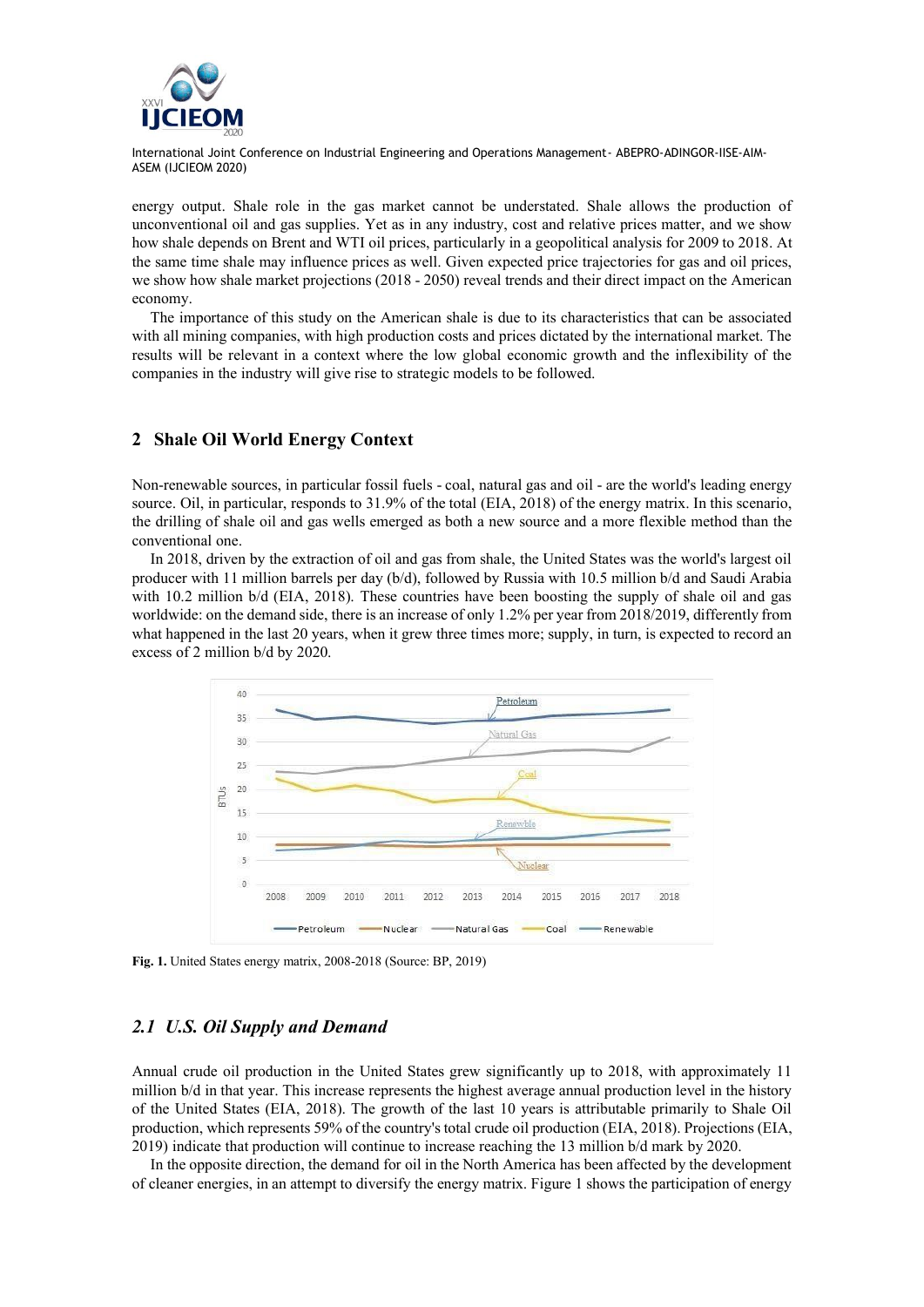

sources in the U.S. energy matrix in the years 2008-2018. Coal has been decreasing, replaced by gas. Oil consumption may have not increased as much given gas expansion as well.

#### *2.2 The rise of American Shale Oil*

The exploitation of the shale has emerged in the American territory as an opportunity and solution in face of the strong historical dependence on oil imports, especially from the Middle East.

Supported with government programs, the intense use of shale oil and gas in the U.S. economy was only possible due to the process of technological innovation and public-private investments in exploration and production (E&P), in refining and in the logistics of production outflow. However, although the country has become a major oil exporter, it is still necessary to import (heavy) crude oil due to the profile and high demand from North American refineries (FOREMAN, 2018). Figure 2 presents the American Trade Balance for 2009-2018.



**Fig. 2.** United States oil trade balance, 2009-2018 (Source: EIA, 2019)

There is growing export over import, indicating the possibility of net exports in the near future. However, the difference between production costs and the price of oil in the market (Brent and West Texas Intermediate - WIT) may reverse the projection since the extraction of American shale oil is expensive in comparison with the reduced price of oil in the international market. The Brent oil is a reference for the European and Asian markets. Designates all oil extracted in the North Sea and traded on the London Stock Exchange. The WTI oil is a reference in the North American Market and is traded on the New York Stock Exchange. The WTI oil is more expensive than Brent oil, which reflects the quality of the product and the cost of refining and transportation (IPEA, 2005).

## *2.3 Reservoirs and Shale Oil & Gas Companies in U.S.*

Bakken in North Dakota; the Permian and Eagle Ford in Texas were the main reservoirs supporting the American Shale Oil Boom, with 85% of American shale oil production since 2008 (CLEMENTE, 2019). These reservoirs are operated by several oil companies, in particular: EOG Resources, ExxonMobil and Chevron. The strategy adopted by these three main companies is directly related to production efficiency and cost reduction.

The Pittsburgh Business Times lists the five largest producers of shale gas in the United States in 2018, despite 45 companies active in the U.S. market. They are: EQT Corporation, Cabot Oil & Gas Corp.,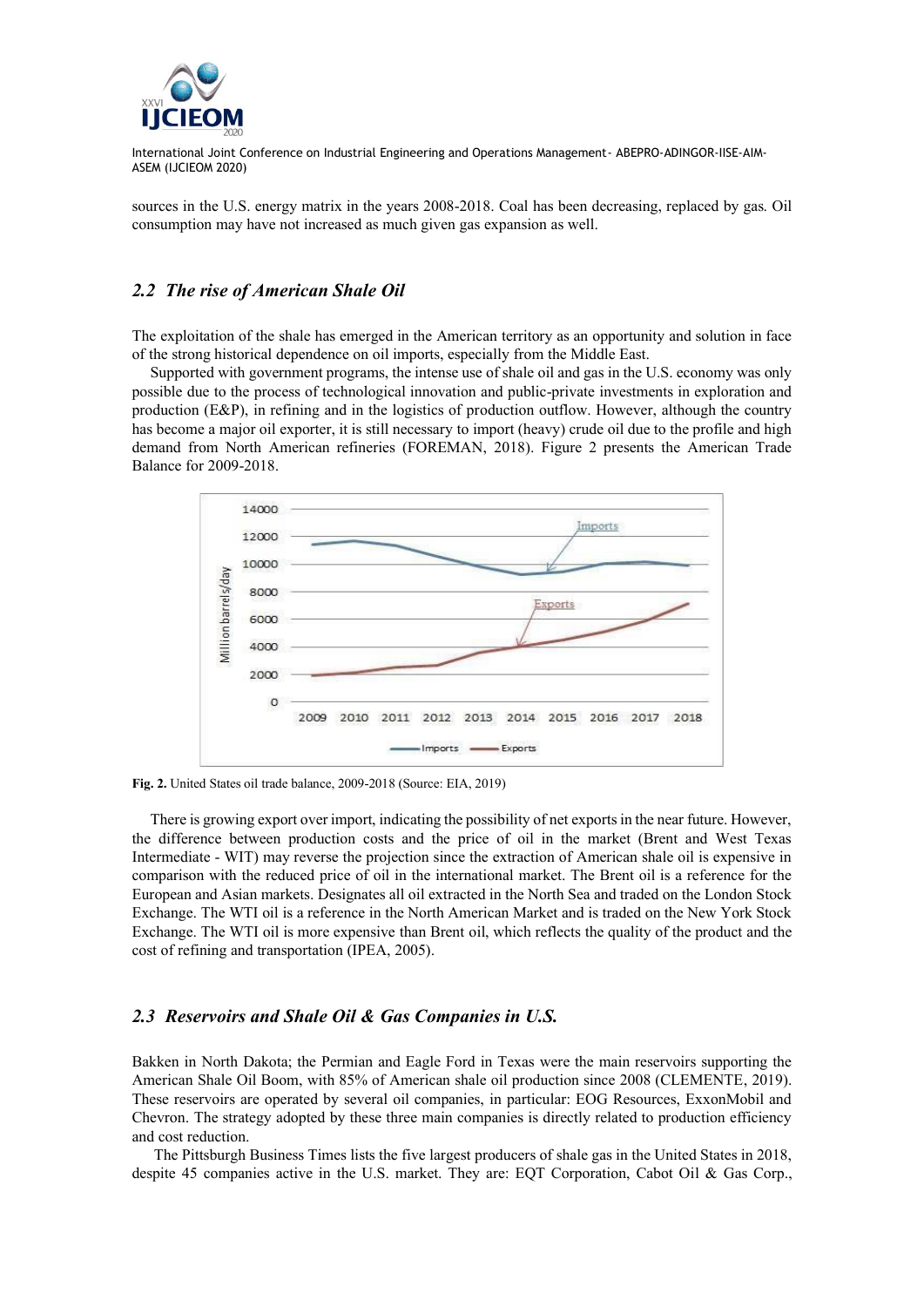

Chesapeake Energy Corp., Range Re- sources Corp. e Southwestern Energy Production Co.. The most remarkable common feature of these companies is the policy of low costs and efficient operations, followed by environmental responsibility and workers' safety.

## **3 Correlation between the International Oil Price (Brent oil and WTI oil) and the Production Costs of Shale Oil**

The domestic production of American shale oil is strongly tied to the price of the commodity (Brent or WTI).

Several factors influence the value of a barrel of oil: supply controlled by the Organization of Petroleum Exporting Countries (OPEC), discoveries of new deposits, geopolitical conflicts, competition from oil against alternative energies and the price of the U.S. dollar, since the United States holds the historical position of largest importer of oil in the world.

The structure of production costs and oil prices are affected, mainly, due to two factors: spread of quality and location (HECHT, 2020). The spread is the difference between the purchase price and the sale price; quality concerns the properties of the oils produced, especially the sulfur content, which determines the processing required for their refining into by-products. The location spread, in turn, concerns the different locations of the Brent (Europe) and WTI (North American) oils and, therefore, the different storage costs in shopping centers (HECHT, 2020). As such, the WTI oil price is historically lower than the Brent oil price.



Figure 3 shows the historical series of Brent and WTI oil prices for 2009-2018.

**Fig. 3.** Brent and WTI oil prices in US\$/Barrel, 2009-2018 (Source: Own elaboration based on IndexMundi data, 2019)

It is possible to see that Brent and WTI oil prices are strongly correlated, except for the years 2011-2014, when the WTI was positioned at a lower level. The world geopolitical situation of the time and institutional arrangements in the US is an important key to understand the price of approximately thirty dollars (OLIVEIRA, 2016), After 2014 US producers were allowed to export oil, balancing the WTI price market.

For the shale, the equilibrium price of each product is calculated according to the characteristics of each reservoir. The development of shale gas exploration resulting from the continuous technological advancement, directly impacted the reduction of costs and increased production.

Figure 4 presents the production projection of dry natural gas and natural gas at Henry Hub for 2019- 2050.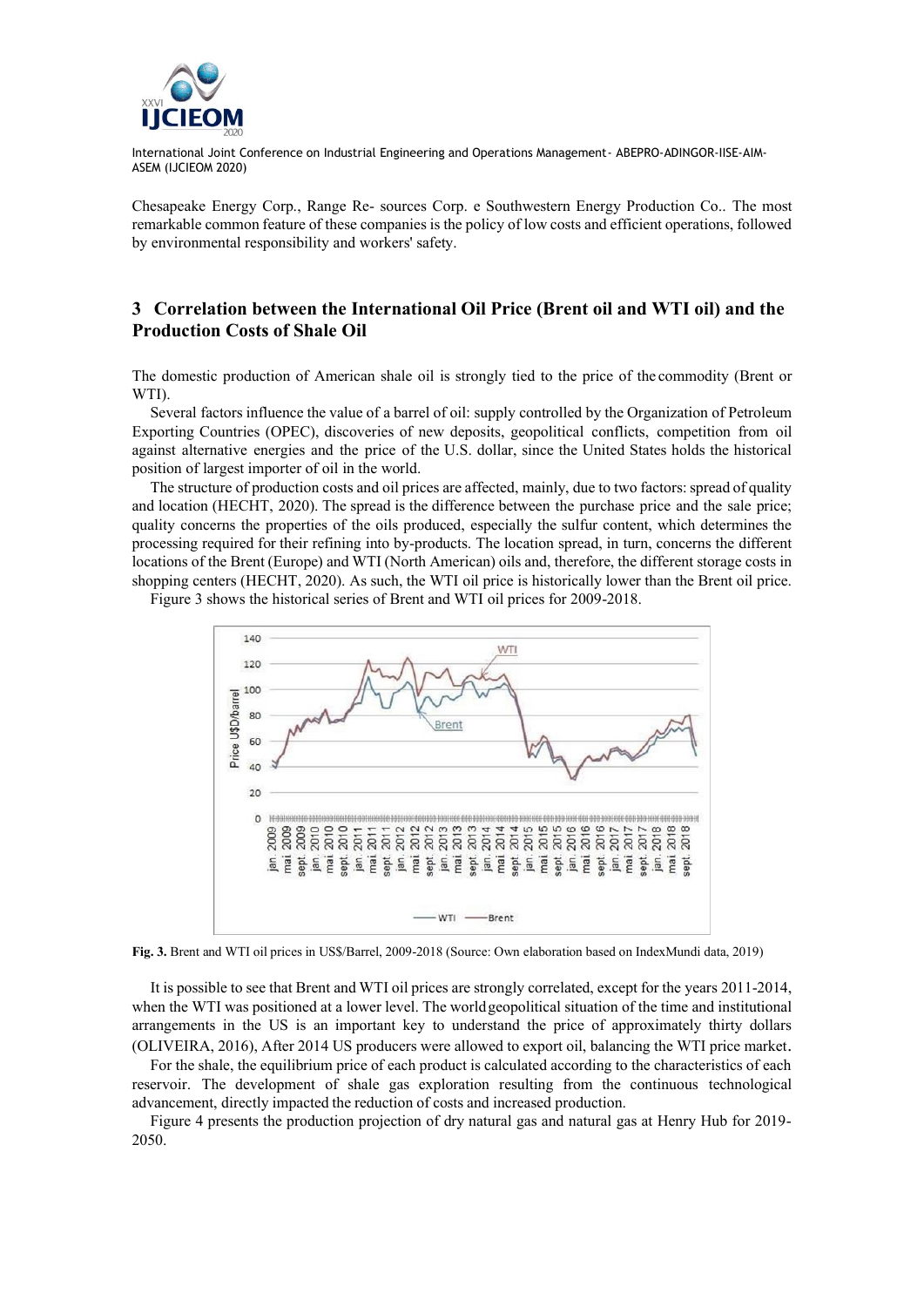



**Fig. 4.** Production projection of dry natural gas and natural gas price at Henry Hub, 2019-2050 (Source: Own elaboration based on EIA data, 2019)

In figure 4 it is possible to notice that the Henry Hub price of natural gas starts growing from 2020, a decade characterized as one of higher growth rate. From 2035 on, both the price and the production of Dry Natural Gas will increase linearly at a similar rate.

## **4 Prospects for Shale Oil and Gas Production and Consumption**

There are several factors that may alter the forecasts in the Annual Energy Outlook (AEO): global price of oil; economic growth; energy resources inventories and production technology; and last but not least, laws and regulations (EIA, 2018). Energy market projections are subject to external factors unpredictable to the National Energy Modeling System (NEMS). It is a system model used by the EIA to develop the AEO that considers only economic changes and changes in energy supply, demand, and price (EIA, 2019).

The projections for shale production are uncertain because there is little or no historical production series and extraction technologies and practices evolve rapidly (EIA, 2019). Next, in subsections 4.1 and 4.2, the projections for shale oil and gas production until 2050, respectively.

## *4.1 Shale Oil*

The development of shale resources is the main responsible for the increase in production of American crude oil and natural gas plant liquids (NGPL) (EIA, 2019).

Figure 5 represents the composition of American crude oil in three projections considering the period from 2010 to 2050.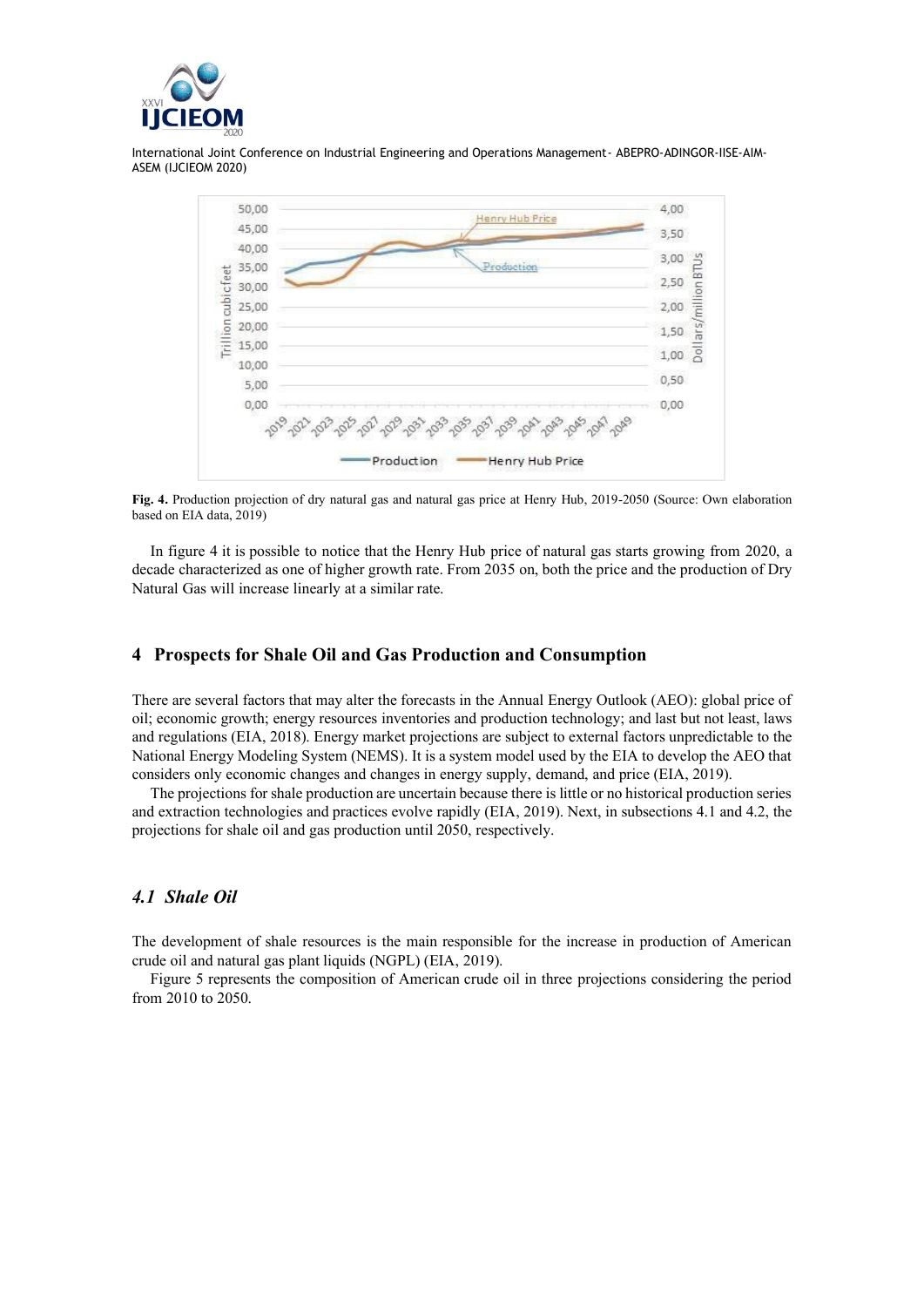



**Fig. 5.** Projection of crude oil production, 2010-2050 (Source: EIA, 2019)

The first projection, Reference, is based on the Environmental Management Suite (NEMS). In this case, shale oil is the head of crude oil production with approximately 68% of the total (EIA, 2019). Production is expected to reach 14 million b/d in 2040, when exploration will be carried out in areas of lower productivity and hence declining (EIA, 2019). The second projection (Low Oil and Gas Resource and Technology), when compared to the reference case, it considers a lower supply of resources, high costs and high prices; and a third projection (High Oil and Gas Resource and Technology), when compared to the reference case, it considers a higher supply of resources, lower costs and lower prices. Therefore, are forecasts based on possible changes in production as a function of resource supply and cost structure.

Shale oil will continue to be the main source of crude oil production in the three projections because there is, in spite of the decline of approximately 29% of daily production in the second case, an increase of approximately 43% in the third projection. That is, on average, the presence in shale oil will remain in both the American and world energy matrix. Figure 6 shows oil production and consumption for 2019-2050.



**Fig. 6.** Projection of crude oil production and NGPL, and consumed oil and other liquids, 2019- 2050 (Source: Own elaboration based on EIA data, 2019)

Figure 6 highlights that in the early 2020s, while crude oil and Natural Gas Plant Liquids (NGPL) production have their highest growth rate, consumption shows a sharp drop. However, it is possible to notice that it is resumed from 2041 on and gains a new peak at the end of the projection; on the other hand, production remains at a level approximately constant until 2045 when it starts to fall.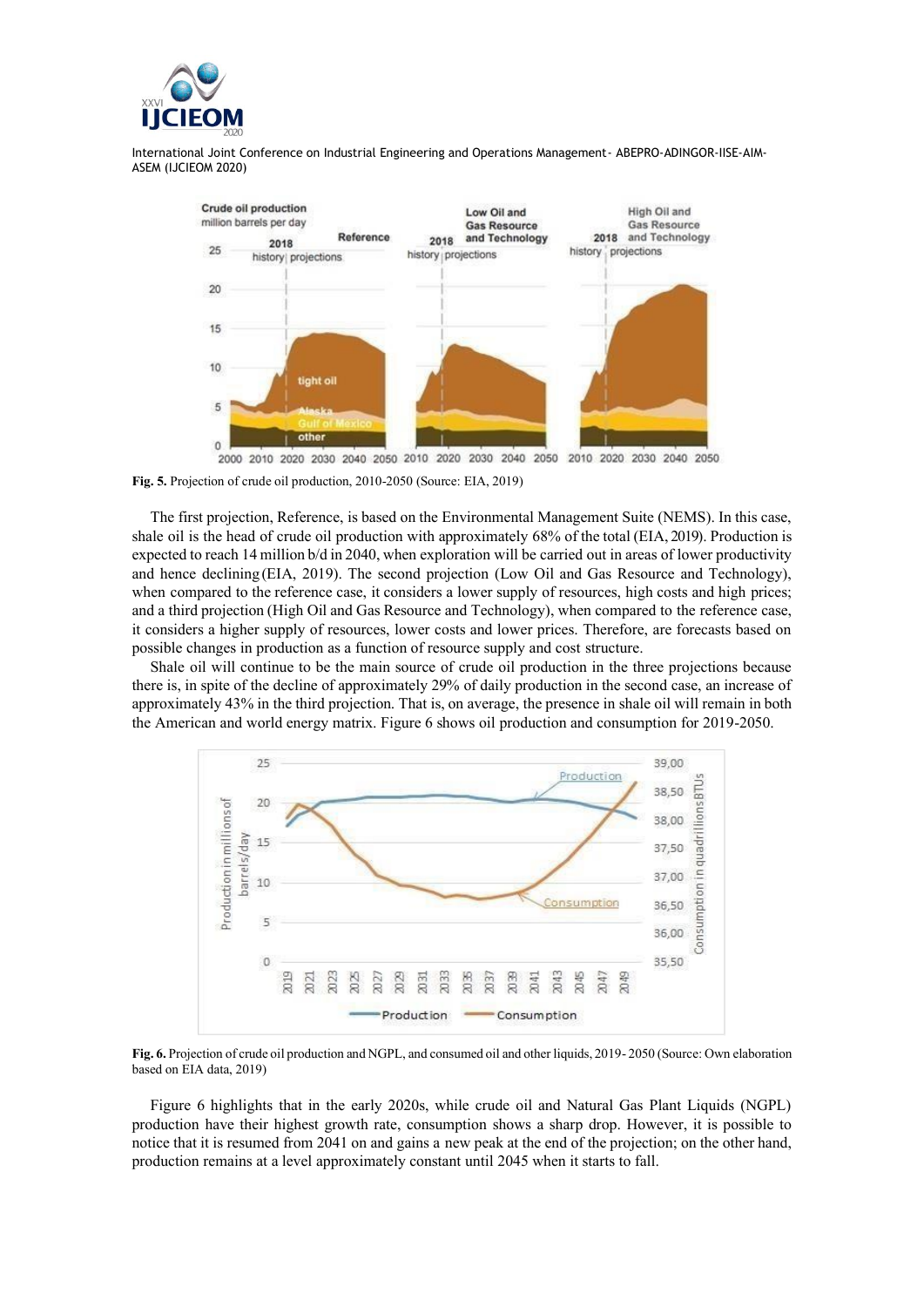

# *4.2 Shale Gas*

The development of shale gas in recent years has placed it as the fastest growing fossil fuel in all scenarios (EIA, 2019). Figure 7 shows three projections for dry natural gas production for 2000-2050.



**Fig. 7.** Projection of dry natural gas production, 2000-2050 (Source: EIA,2019)

Figure 7 shows in the second scenario (High Oil and Gas Resource and Technology) an accumulated production projection of 18% higher than the reference value is observed; however, in Low Oil and Gas Resource and Technology the decrease is 24% relative to this same value (EIA, 2019), but with a tendency to constant values. Thisindicates that gas at its worst will remain in the American energy matrix until 2050.





**Fig. 8.** Projection of dry natural gas production and natural gas consumption, 2019-2050 (Source: EIA, 2019.)

Figure 8 presents that the production of dry natural gas is presented in an approximately linear growth. Consumption, in turn, decreases between 2021 and 2030; however, in the following years it grows at the highest rate observed during the analyzed period. It persists until the end of the projection.